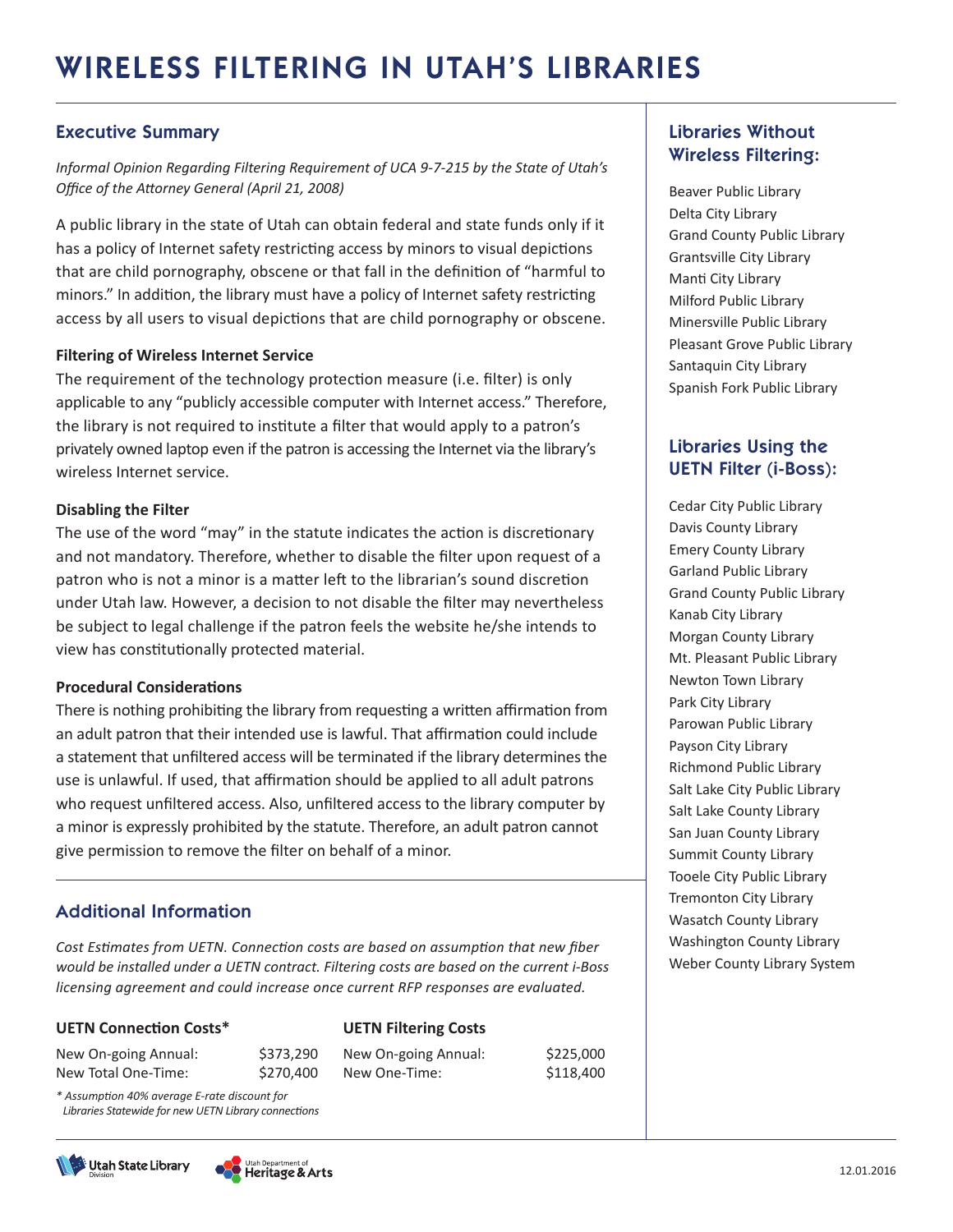## UTAH'S CERTIFIED LIBRARIES

- **O** Beaver Public Library **O** Brigham City Library **Q** Cedar City Public Library Davis County Library - Bountiful Davis County Library - Centerville Davis County Library - Clearfield Davis County Library - Farmington Davis County Library - Kaysville Davis County Library - Layton Davis County Library - Syracuse **O** Delta City Library Duchesne County Library - Duchesne Duchesne County Library - Roosevelt Eagle Mountain Public Library Emery County Library - Castle Dale Emery County Library - Cleveland Emery County Library - Elmo Emery County Library - Emery Emery County Library - Ferron Emery County Library - Green River Emery County Library - Huntington Emery County Library - Orangeville Ephraim Public Library Garfield County/Panguitch City Library Garland Public Library Grand County Public Library - Castle Valley Grand County Public Library - Moab Grantsville City Library Gunnison Civic Library **Q** Helper City Library **Q** Highland City Library **Q** Hyrum City Library Kanab City Library Lehi City Public Library **Q** Lewiston Public Library **Q** Logan Library **O** Manti City Library Milford Public Library **O** Minersville Public Library Monroe Public Library **Q** Morgan County Library **O** Mt. Pleasant Public Library **O** Murray Public Library Nephi Public Library **O** Newton Town Library **Q** North Logan City Library
- **O** American Fork City Library **CODIC CONTACT AREAS BOOKMOBILE SERVICE AREAS Q** Orem Public Library **Q** Park City Library Parowan Public Library **Q** Payson City Library **O** Pleasant Grove Public Library President Millard Fillmore Library **Q** Price City Library **Q** Provo City Library **Q** Richfield Public Library **Q** Richmond Public Library **O** Salem City Library **Q** Salina Public Library **O** Salt Lake City Public Library - Anderson-Foothill **Q** Salt Lake City Public Library - Chapman **Q** Salt Lake City Public Library - Day-Riverside **Q** Salt Lake City Public Library - Glendale **Q** Salt Lake City Public Library - Main **Q** Salt Lake City Public Library - Marmalade **Q** Salt Lake City Public Library - Sprague **O** Salt Lake City Public Library - Sweet **Q** Salt Lake County Library - Alta **O** Salt Lake County Library - Bingham Creek **O** Salt Lake County Library - Columbus **O** Salt Lake County Library - Draper **Q** Salt Lake County Library - Herriman **O** Salt Lake County Library - Holladay **O** Salt Lake County Library - Hunter **Q** Salt Lake County Library - Kearns **Q** Salt Lake County Library - Magna **Q** Salt Lake County Library - Millcreek **Q** Salt Lake County Library - Riverton **Q** Salt Lake County Library - Sandy **Q** Salt Lake County Library - Smith **Q** Salt Lake County Library - South Jordan **O** Salt Lake County Library - Taylorsville **O** Salt Lake County Library - Tyler **O** Salt Lake County Library - West Jordan **O** Salt Lake County Library - West Valley **Q** Salt Lake County Library - Whitmore **Q** San Juan County Library - Blanding **Q** San Juan County Library - Bluff San Juan County Library - La Sal **O** San Juan County Library - Montezuma Creek **Q** San Juan County Library - Monticello **O** Santaquin City Library **Q** Saratoga Springs Library **O** Smithfield Library



**Counties Served by Bookmobiles O** Bookmobile HQ

**Q** Spanish Fork Public Library **O** Springville Public Library Summit County Library - Bookmobile Summit County Library - Coalville **O** Summit County Library - Kamas **O** Summit County Library - Kimball Junction **Q** Tooele City Public Library **Q** Tremonton City Library Uintah County Library Wasatch County Library Washington County Library - Enterprise Washington County Library - Hurricane Washington County Library - New Harmony Washington County Library - Saint George Washington County Library - Santa Clara Washington County Library - Springdale Washington County Library - Washington Weber County Library System - Law Weber County Library System - Main Weber County Library System - North Weber County Library System - Ogden Weber County Library System - Pleasant Valley Weber County Library System - Southwest